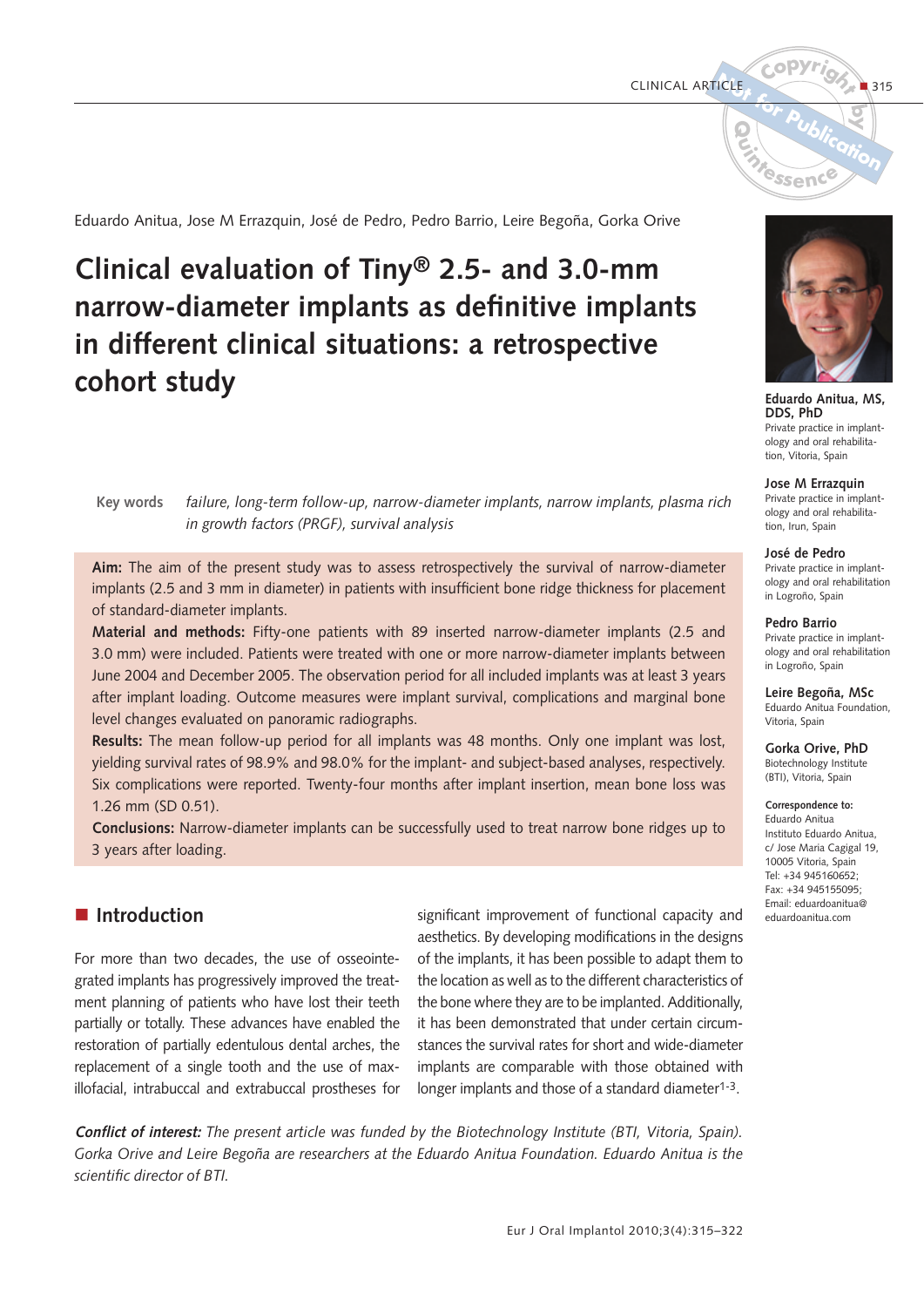The placement of a regular-sized implant in a reduced interradicular space may increase the risk of violating the periodontal ligaments of adjacent teeth. In addition, the disparity in size between the implant, its restorative hardware and the smaller replacement tooth may also provoke overcontouring of the restoration4. In some cases, dental implants of standard size cannot be placed on a regular basis, for various clinical reasons. When the so-called 'miniimplants' came into use as temporary implants, the aim was to remove them when the larger-diameter implants were put into service. However, when clinicians attempted to remove these provisional miniimplants, they found it very difficult as they were integrated into the bone during the interim service period. As a result, some companies producing miniimplants applied for approval of the small-diameter implants for long-term use.

When inadequate bone width is present for placement of standard-diameter implants, most practitioners have been taught to suggest bone grafting, using either autogenous bone or one of the many available bone substitutes, usually by bone block grafting. However, all patients prefer minimally invasive techniques. Bone grafting is a well-documented procedure to restore lost bone volume, but it is associated with increased morbidity and a prolonged treatment time, with the necessary graft-healing period when dentures cannot be worn5.

Narrow-diameter implants have the potential to assist in this challenge. This type of implant can also be used in other clinical situations, including narrow interdental space, reduced bone ridge width, and the rehabilitation of incisors characterised by limited cervical diameter6. In recent decades several studies4-22 have reported the use of narrow-diameter implants in different clinical situations and using different surgical techniques (immediate loading, with or without allografts, and single restorations). In most cases, satisfactory results have been obtained, achieving mediumand long-term cumulative survival rates equivalent to those obtained in restorations using larger diameter implants (between 94% and 100% survival rates).

The aim of the present study was to retrospectively assess survival of narrow-diameter implants (2.5 and 3 mm in diameter) used as definitive implants in patients with insufficient bone ridge thickness for placing standard-diameter implants,

**h**ood<br>**r** *o***f**<br>**of**<br>**of**<br>**of**<br>**of Could not be placed without ridge expansion.** and also in cases where narrow-diameter implants<sup>ti</sup>on

**<sup>C</sup>opyrigh<sup>t</sup>**

 **for**

**by**

# $\blacksquare$  Materials and methods

This article was written following the STROBE (Strengthening the Reporting of Observational studies in Epidemiology) guidelines<sup>23</sup>.

The present study is an observational, retrospective, multicentre clinical study. Four private centres in Spain (Clínica Dental Dr Errazkin, Irun; Clínica Dental Dr Anitua, Vitoria; Clínica Dental Dr Barrio, Logroño; Clínica Dental Dr De Pedro, Logroño) were involved and 51 patients with 89 inserted narrow-diameter implants (2.5 and 3.0 mm in diameter) were included. Patients were identified using their clinical records and all of them who met the defined criteria were included in the study. All patients were treated with one or more Tiny® narrow-diameter implants (Biotechnology Institute, BTI, Vitoria, Spain) between June 2004 and December 2005. The observation period for all included implants was at least 3 years after implant loading.

Patient inclusion criteria included both genders, subjects with totally or partially edentulous jaws and insufficient bone ridge thickness (2.5–4 mm) for standard implant placement who were treated by 2.5- and 3.0-mm narrow-diameter implants (one or more). Exclusion criteria were patients whose implants were loaded for less than 3 years. Only subjects with good general health, without active infection or severe inflammation in the areas for placement of the implant prior to the operation, and without previous treatment with radiotherapy in the head or neck in the year prior to the intervention were included.

### $\blacksquare$  Implant placement surgical protocol

All clinical centres followed the same surgical protocol and treatment plan. At least one panoramic radiograph was taken for all patients prior to the intervention, to assess bone quality and quantity, and to measure the ridge height and width of the supporting bone. In most cases, a computerised axial tomography scan was also made to allow the physician to make a detailed study using specialised software in implant surgery planning (BTI Scan®, BTI). Rehabilitations were performed by six prosthodontists.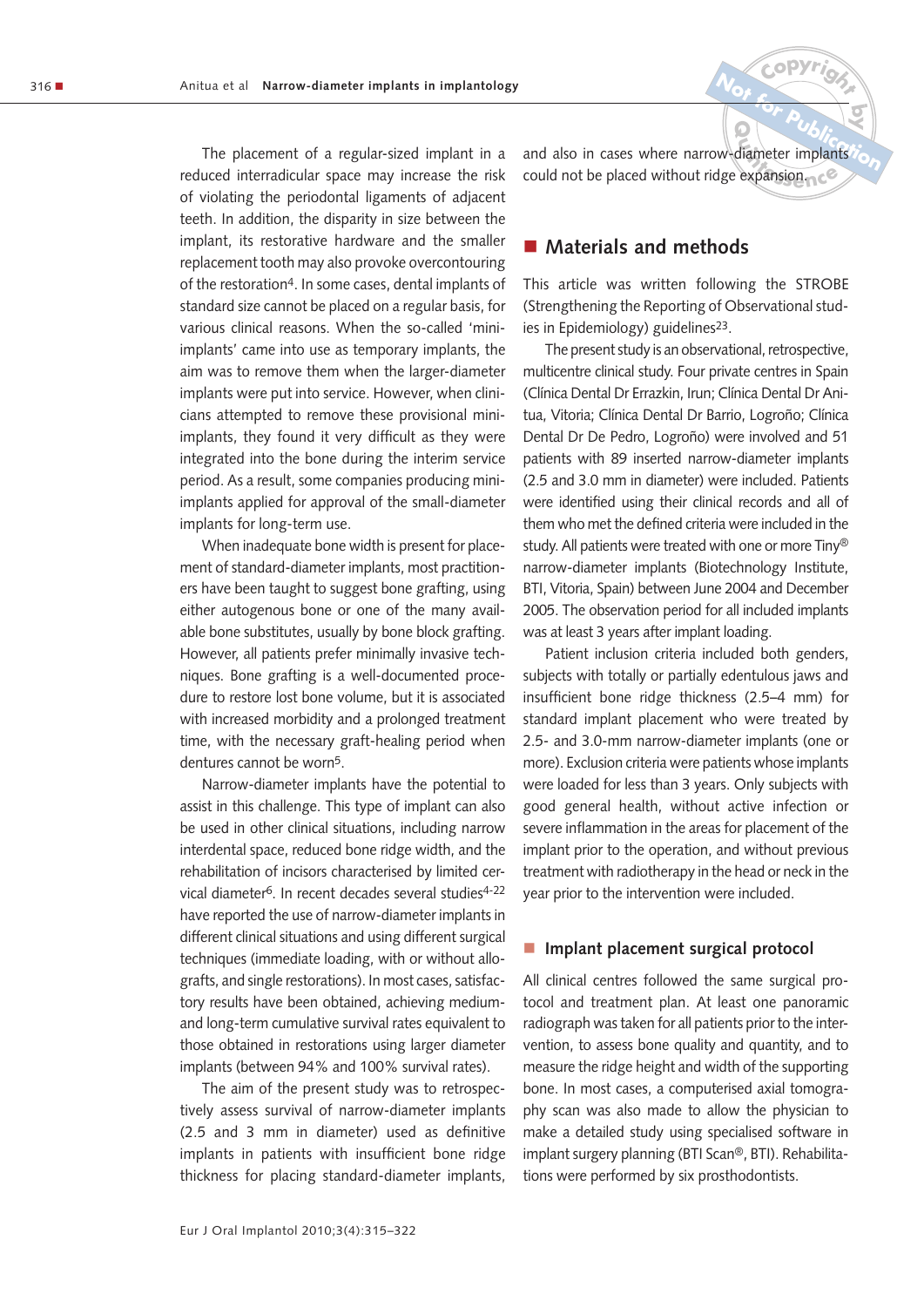**<sup>C</sup>opyrigh<sup>t</sup>**

 **for**

**<sup>N</sup>o<sup>t</sup> <sup>r</sup> <sup>o</sup>f**

 **Publication**

**by**

-317

During the days prior to the intervention, all patients received adequate prophylaxis and oral hygiene instructions. Patients received 1 g of amoxicillin and 1 g of acetaminophen as prophylactic medication 1 h before the intervention. Prior to the intervention, all patients performed 1-min rinses with chlorhexidine digluconate 0.20% mouth rinse. Lips and the perioral area were also cleaned with chlorhexidine. An infiltrative anaesthesia was applied to all patients. Implant sites were prepared using a low-speed drilling procedure (125-50 rpm) without irrigation24. Before installation, implants were carefully embedded in liquid plasma rich in growth factors (PRGF®, BTI) with the aim of bioactivating the implant surface25.

After the intervention, patients were encouraged to take acetaminophen (1 g/8 h) or ibuprofen (600 mg/8 h), in case of pain. Patients were also instructed in the maintenance of proper oral hygiene around implants. In addition, just after the intervention, a panoramic radiograph was taken to verify adequate placement of the implant.

#### -**Clinical assessment**

Patients were referred to a series of periodic evaluations, consisting normally of evaluations at 2 to 3 days after intervention, at 1 month, at 3 months, at 6 months and then once a year. The post-implant assessment at each follow-up visit included different clinical assessments to verify the status of the implant (gingival health, prosthesis mobility, pain, infection, alveolar ridge resorption and any complications). Moreover, periodic panoramic radiographs were carried out to verify the state of the implant in the followup period. In each clinical centre, data were collected from the patients' clinical records. Variables were registered regarding the patients, implants, surgery and prosthesis. The primary outcome measure was implant survival rate at the end of the observation period (at least 3 years after implant loading). The implant was considered to be successful if it complied with the following success criteria:

- a stable prosthesis
- absence of pain, infections or any other pathology related to the implants
- absence of a radiolucent line around the implant;

and if none of the following events occured:

- implant loss
- **<sup>Q</sup>uintessenc<sup>e</sup>** • fracture that makes support of the prosthesis impossible
- significant bone loss
- lack of osseointegration.

Implant loss was considered any implant lost due to biological (failure to achieve osseointegration or loss of acquired osseointegration) or biomechanical causes. Marginal bone levels were measured on the panoramic radiographs taken directly after the surgery and at least 24 months after implant placement. All panoramic radiographs were carried out using a positioning pin (with the patient's chin resting on a standard device) and with the Frankfurt plane parallel to the ground. Measurements on the panoramic radiographs were performed using computer software (Sidexis XG, Sirona Dental Systems, Bensheim, Germany), which performs calibration of the radiograph using a known length (implant length). Once the radiograph was calibrated to a 1:1 ratio, eliminating the possible presence of magnification, measurements were made mesially and distally to the implants, calculating the distance between the edge of the implant and the most coronal contact between the bone and the implant. The bone level recorded just after the surgical insertion of the implant was the reference point for the subsequent measurements.

Data collection and analysis were performed by two independent examiners. The primary outcome measure was implant survival. Descriptive statistics were used. Peri-implant bone level changes were averaged at the patient level.

# **Results**

In the present study, 89 narrow-diameter implants (2.5 and 3 mm in diameter), inserted in a total of 51 patients were included. The mean age of the patients at insertion time was 54.84 years (standard deviation [SD] 12.6 years) (range 19 to 90 years). A total of 39 patients were female (76.5%). Twelve subjects (23.5%) were smokers. Ten out of 51 patients showed previous periodontal disease (19.6%), one showed maxillary pathology (cleidocranial dysostosis), and two patients were affected by diabetes mellitus (3.9%).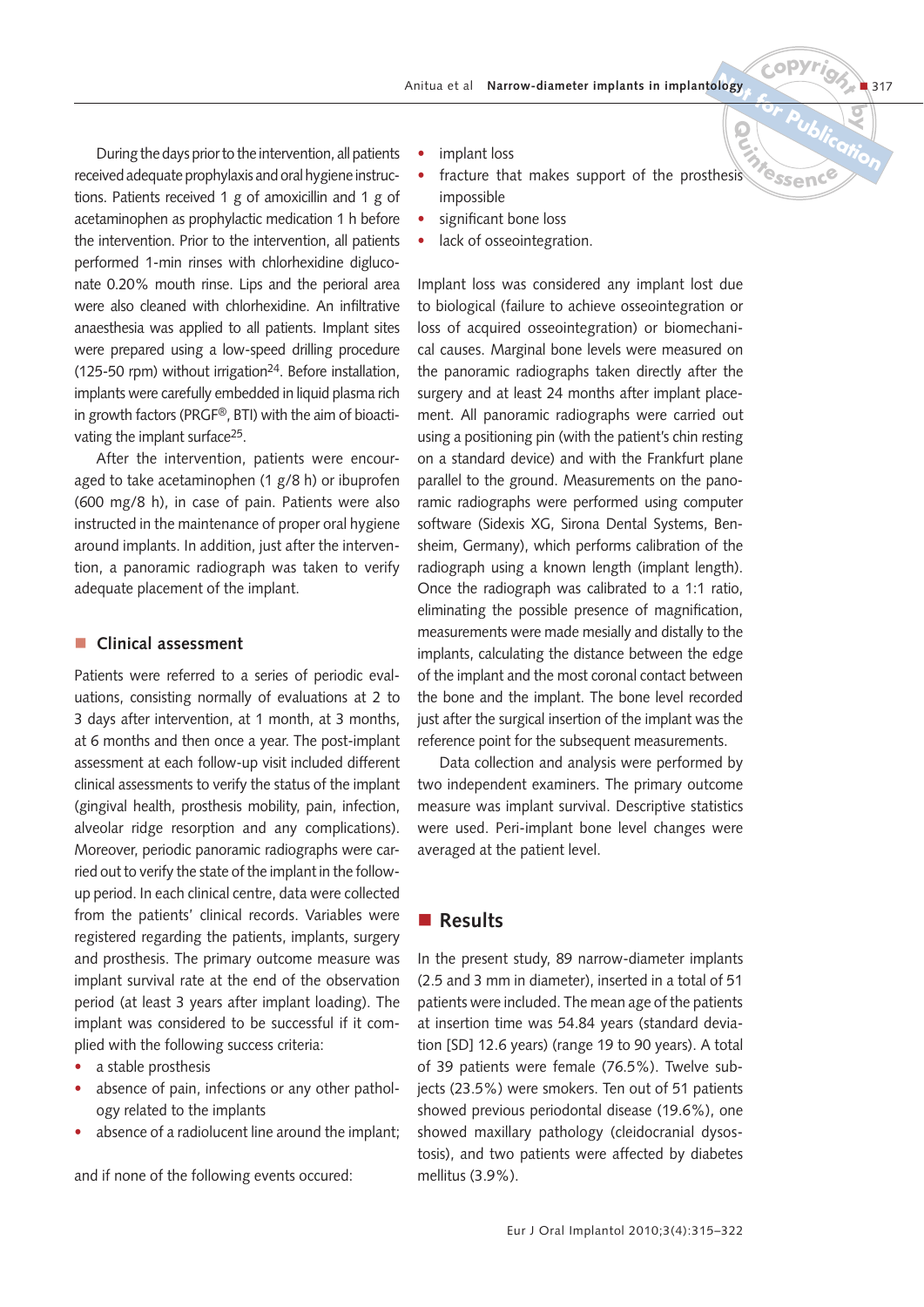**Table 1** Frequency of the inserted narrowdiameter implants.

| Diameter (mm) | Lengths (mm) | <b>Total</b> |    |    |    |
|---------------|--------------|--------------|----|----|----|
|               | 10           | 11.5         | 13 | 15 |    |
| 2.5           | 2            | 6            | 14 | 9  | 31 |
| 3.0           | 6            | 3            | 27 | 22 | 58 |
| Total         | 8            | 9            | 41 | 31 | 89 |

**Implants**  $\vert$  **No. of implants %**  Position | Buccal | 83 | 93.3 Lingual  $\vert 1 \vert$  1.1 Medial  $\begin{array}{|c|c|c|c|c|} \hline 5 & 5.6 \\ \hline \end{array}$ Adjacent structures 1 tooth  $\vert$  2  $\vert$  2.2 1 implant  $\begin{array}{|c|c|c|c|c|c|c|c|c|} \hline 2.2 & 2.2 \\ \hline \end{array}$ 1 tooth  $+1$  $\begin{array}{c|c}\n\text{1 tooth} + 1 & 26 \\
\text{implant} & 29.2\n\end{array}$ 2 teeth 19 11.2 2 implants 49 55.1 Bone type  $\begin{array}{ccc} \hline \end{array}$   $\begin{array}{ccc} \hline \end{array}$   $\begin{array}{ccc} \hline \end{array}$  6.7  $\vert$  30  $\vert$  33.7 III  $|37|$  41.6  $IV$  | 16 | 18.0 Surgical phases  $\begin{vmatrix} 1 & 57 & 64.0 \end{vmatrix}$ 2  $32$  36.0 Crest expansion Yes 69 77.5 No 20 22.5 Particulate bone graft Yes | 46 | 51.7 No 43 48.3 Loading type  $\vert$  Immediate 27  $\vert$  30.3 Deferred  $\begin{array}{|c|c|c|c|c|c|c|c|c|} \hline \text{Deferred} & \text{62} & \text{69.7} \hline \end{array}$ Initial torque (Ncm) 0–15 16 18.0 15–30 37 41.6

 $\circ$  $\ddot{\phantom{0}}$  $\ddot{\phantom{a}}$ s  $\ddot{\circ}$ eft side  $\ddot{\theta}$  $\overline{12}$ 10 10  $12$ **Frequency Frequency**

**Fig 1** Anatomic distribution of the 89 narrow-diameter implants. The y-axis shows the anatomical location of implants whereas the x-axis illustrates both the frequency of the inserted implants and the jaw location.

The frequency of the lengths and diameters of the 89 narrow-diameter implants is given in Table 1. Regarding implant positions, 66 implants (74.2%) were inserted in the maxilla. Figure 1 shows the anatomic distribution of the implants, and Table 2 provides the main anatomic, surgical and prosthetic characteristics of the implants included in the study.

Regarding the prostheses used, more than a half of the implants (55.1%) were rehabilitated with fixed partial dentures. Complete overdentures were used in the 30.3% of the implants, whereas 13% of the implants were rehabilitated with single crowns. Most of the prostheses were cemented (80.9%).

Marginal bone loss was measured in 61 out of 89 implants (only those in which a panoramic radiograph was available 24 months post-insertion). Results

showed that mean marginal bone loss was 1.26 mm (SD 0.51; median 1.26, range 0.24 to 2.73 mm).

30–40 36 40.5

The mean follow-up period for all implants was 48.06 months (SD 4.95). Table 3 shows the followup times for the non-failed implants and patients. Only one implant failed during the observation period. The patient (59-year-old female) receiving this implant suffered from rheumatoid arthritis and presented an extremely resorbed cortical ridge. The implant was placed in one surgical phase after a ridge expansion procedure and using lyophilised bone graft. Furthermore, the implant was immediately loaded, as a transitional implant.

During the study observation period, a total of six complications were registered in six patients (two infections, two pain episodes, one inflammation in

 $318$ 



Table 2 Description of the inserted 89 narrow-diameter Control in the implants. implants.

**<sup>C</sup>opyrigh<sup>t</sup>**

 **for**

**by**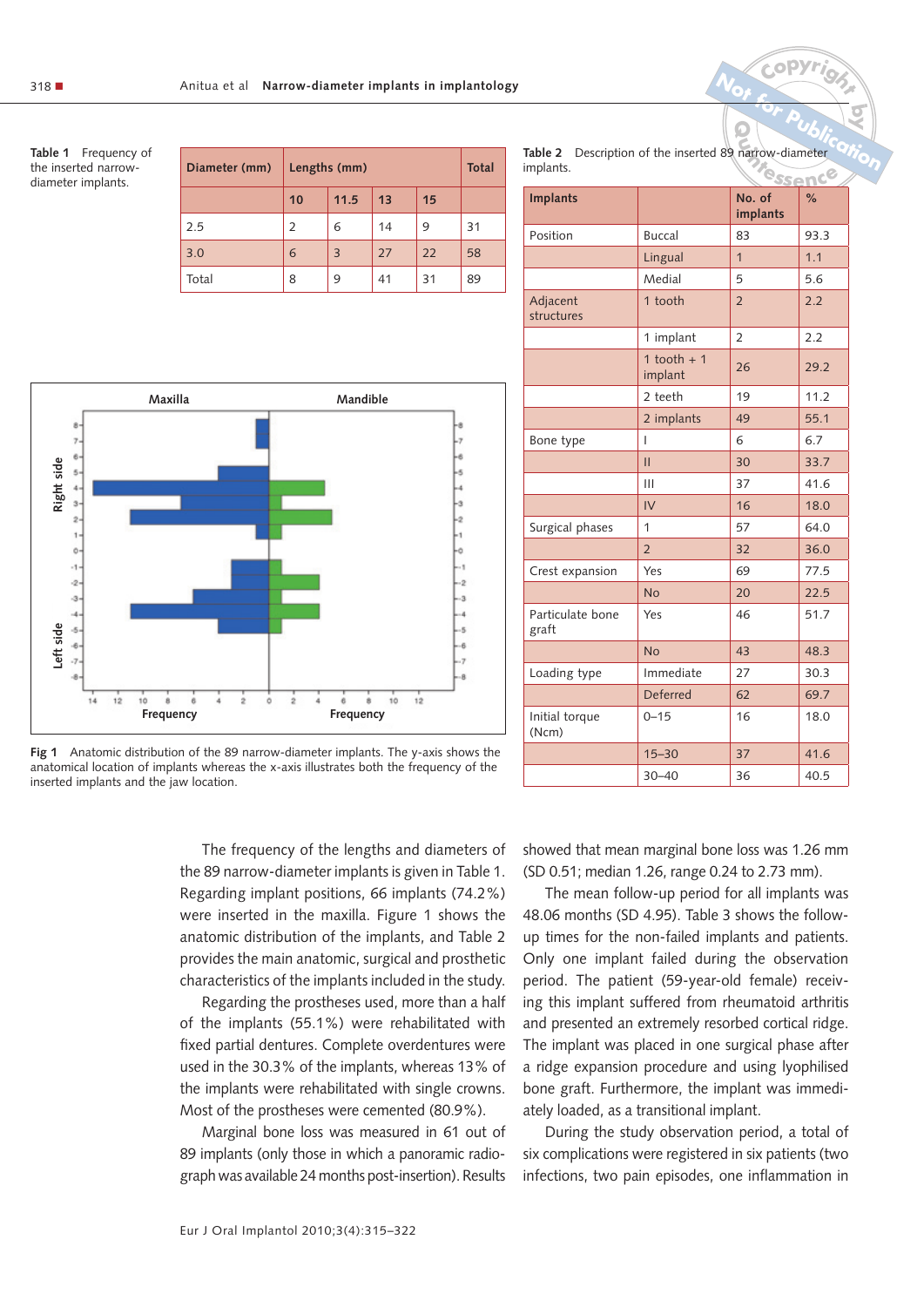the mucosa around the implant, and one stomatitis). Complications did not exceed 8 days in duration and were described as mild, as they were well tolerated by the subjects and did not interfere with their normal activities. One of the patients with an infection received oral antibiotics for 4 days as treatment, while in the other infection case, the area was drained. One patient who presented pain received additional nonsteroidal anti-inflammatory drugs. Figures 2 and 3 show the clinical situations before and after treatment in two patients involved in the study.

| Eollow up                                                                         |  | <b>Dationte</b> |  |
|-----------------------------------------------------------------------------------|--|-----------------|--|
| Table 3 Months of follow-up (from insertion of implant) by patients and implants. |  |                 |  |

| Follow-up    | <b>Patients</b> |       |         | <b>Implants</b> |       |         |
|--------------|-----------------|-------|---------|-----------------|-------|---------|
| (months)     | N               | $\%$  | Cum $%$ | N               | $\%$  | Cum $%$ |
| 42 to $<$ 45 | 5               | 10.0  | 10.0    | 9               | 10.2  | 10.2    |
| 45 to $< 50$ | 26              | 52.0  | 62.0    | 47              | 53.4  | 63.6    |
| 50 to $< 55$ | 16              | 32.0  | 94.0    | 29              | 33.0  | 96.6    |
| 55 to 60     | 3               | 6.0   | 100.0   | 3               | 3.4   | 100.0   |
| Total        | 50              | 100.0 |         | 88              | 100.0 |         |

Cum, cumulative

# $\blacksquare$  Discussion

Dental implants with a reduced diameter are designed for specific clinical situations, such as placement of implants where bone width is narrow or between adjacent teeth that have only a narrow space between them. They are also a viable alternative to bone augmentation when poor alveolar ridge width is encountered and in cases of restricted mesiodistal anatomy. Narrow-diameter implants are particularly useful when replacing small teeth such as lateral maxillary and mandibular incisors.

The present study suggests that treatment with narrow-diameter implants may be a useful alternative to treat narrow ridges. Only one implant failed during the observation period (2.5 mm in diameter). It has been suggested using finite elemental analysis that wider implants may dissipate better the acting forces, thus reducing the stress in the surrounding bone26. As a consequence, it should be taken into account that narrow-diameter implants may potentially be more prone to failure than standarddiameter implants. This may be due to the reduced available bone–implant contact area or to reduced resistance to fatigue. The placement of 2.5-mm





**Fig 2** Example of one case involved in the study. (a) The patient was an 18-year-old female with agenesis of the lateral incisor. (b) Assuming a mesiodistal width of 6.2 mm, it was decided to place a 3.0-mm diameter implant. (c) Immediate loading was selected for this implant. (d and e) Results 3 years after implant placement.

**<sup>C</sup>opyrigh<sup>t</sup>**

 **for**

**by**

-319

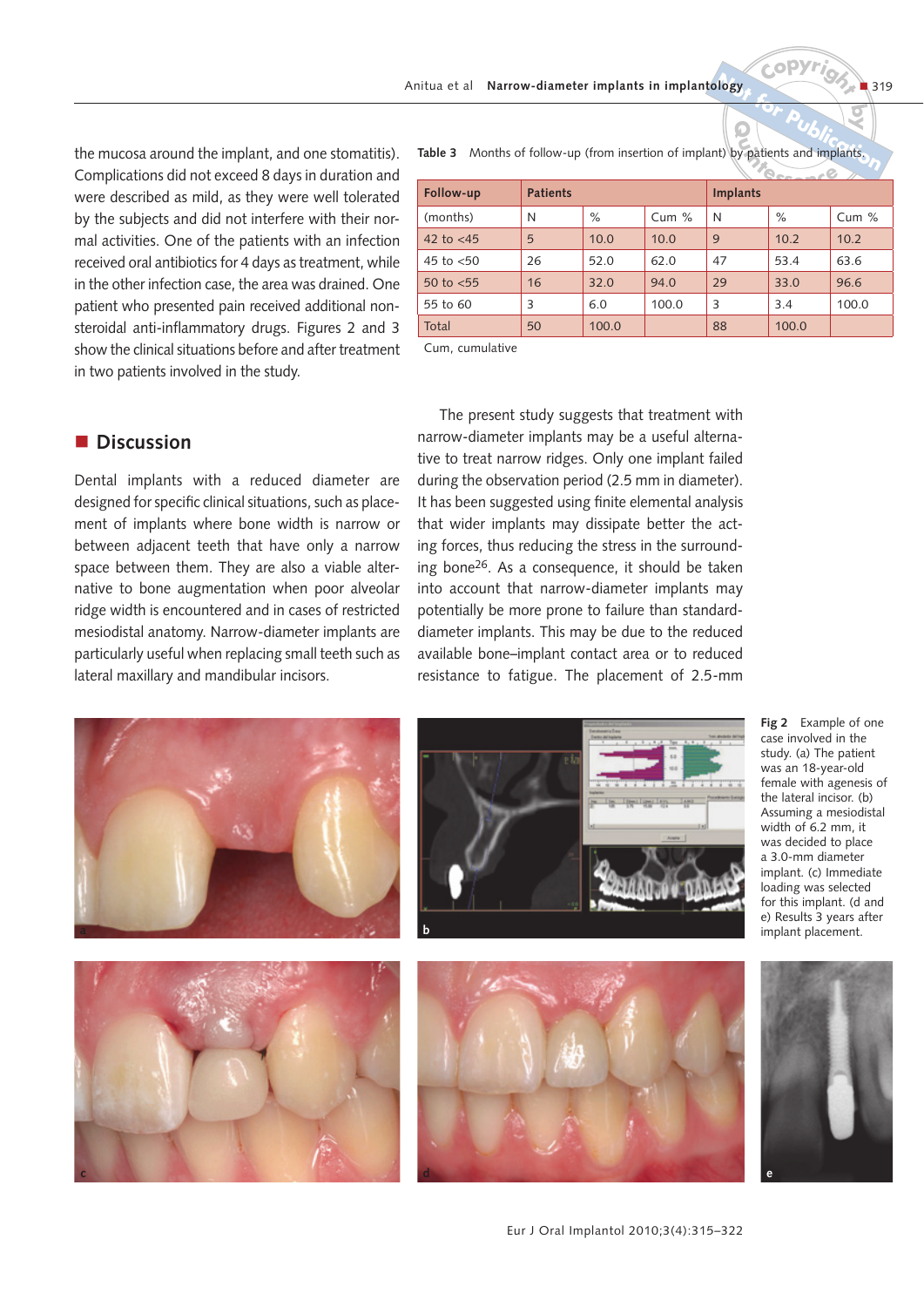**Fig 3** Example of another case involved in the study. (a to d) Panoramic radiograph of a 58-year-old patient with partial edentulism. The ridge ranged between 3 and 4 mm. (e) Implants were placed after ridge expansion. Some Tiny® implants were used as transitional implants. (f) Provisional prosthesis. (g) When placing the definitive prosthesis, all implants were osseointegrated and the transitional implants were maintained. (h) Final situation of the patient 4 years after implant placement.



**<sup>C</sup>opyrigh<sup>t</sup>**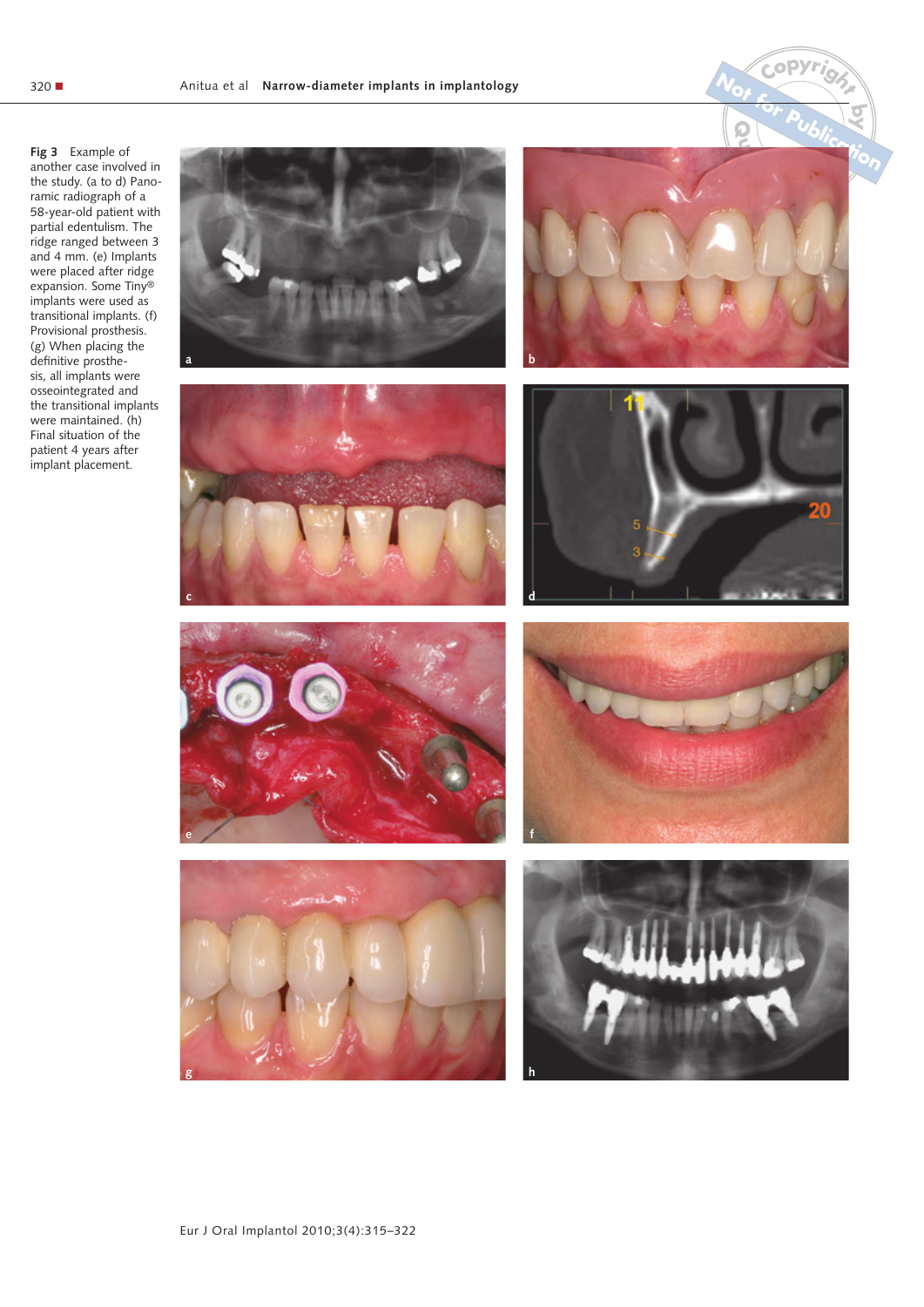diameter implants, as well as 3.0-mm ones, must always be splinted with two other implants, except when these are placed as single implants in cases of maxillary and mandibular lateral incisors.

One of the first studies that evaluated the use of narrow-diameter implants was published in 1999. Polizzi et al<sup>7</sup> evaluated the predictability of using implants with a 3.0 mm diameter (30 implants in 21 patients) for single-tooth restorations in situations when the mesiodistal dimension caused an unfavourable condition. The implants were in function for 3 to 7 years, and only two complications occurred (one failure and one replaced prosthesis), achieving an overall success rate of 96.7%.

Shatkin et al<sup>15</sup> conducted in 2007 the largest published study evaluating narrow-diameter implants. In a retrospective analysis, the authors evaluated 2514 narrow-diameter implants (1.8 to 2.4 mm) placed in 531 patients over a 5-year period. The mean duration of follow-up was 2.9 years. The overall implant survival was 94.2%. Statistically significant predictors of failure included the use of removable prostheses, the posterior maxilla, atrophic bone and smoking. The mean failure time for the failed implants was approximately 6.4 months, correlating with the osseointegration period.

Terpelle and Khoury<sup>18</sup> conducted in 2008 a retrospective study with 337 narrow-diameter implants (3.0 and 3.4 mm) inserted in 137 patients: 38 implants were loaded immediately. Only two of the 337 implants were lost (3.4 mm), showing a survival rate of 99.4%. None of the immediately loaded implants was lost, and no major prosthetic complications were detected. At the same time, Degidi et al<sup>19</sup> conducted a study where 237 patients received 510 narrow-diameter implants (3.0 to 3.5 mm). In this study, only three out of the 510 implants were lost (survival rate of 99.4%) and no statistically significant differences were detected among the studied variables.

Degidi et al22 conducted a randomised clinical trial comparing the bone loss pattern and soft tissue healing of immediate versus one-stage loaded 3.0-mm diameter implants in cases involving a single missing lateral maxillary incisor. Sixty narrowdiameter implants were placed in 60 patients. No implant failures occurred and no statistically significant differences were observed for bleeding or plaque index. The marginal bone loss at the 36-month follow-up was 0.85 mm (SD 0.71) and 0.75 mm (SD 0.63) for the immediate and onestage groups, respectively. Results of the present retrospective study are comparable to those reported by other authors<sup>27</sup> and those involving BTI implants of different diameters and lengths28-30.

One important issue that should be kept in mind when interpreting the present results is that they come from a retrospective study. This type of study has less validity than randomised prospective clinical trials, due to issues of selection bias and confounding factors. Additionally, retrospective studies rely on the completeness of data entered in the patient's chart, which may implicate the risk of missing data because of misplaced, misfiled or missing information in the chart.

Implant design and properties and the surface condition of the implant may modify the percentage of bone–implant contact. This is particularly important because the greater the percentage of bone–implant contact, the less stress is applied to the bone–implant interface. The narrow-diameter implants used in the present study had a rough, acid-etched surface that showed significantly greater bone–implant contact compared with machined- or polished-surface implants31. In addition, all implants were humidified with PRGF® in order to bioactivate their surfaces by creating a protein layer that stimulated the mechanism of bone formation at the implant–bone interface, which may promote faster implant osseointegration<sup>32</sup>.

The marginal bone loss observed in the present study was consistent with data reported in studies involving narrow-diameter and standard-diameter implants33. In a recent study published by Maló et  $al<sup>21</sup>$ , a mean marginal bone resorption of 1.74 mm, after placing 247 narrow implants, was reported in patients with edentulous posterior regions.

# **E** Conclusions

Narrow-diameter implants (2.5 to 3 mm) can be successfully used to treat narrow bone ridges up to 3 years in function. Longer follow-up periods of 10 or more years are needed to validate the present good results in a long-term prospective study.



**<sup>C</sup>opyrigh<sup>t</sup>**

-321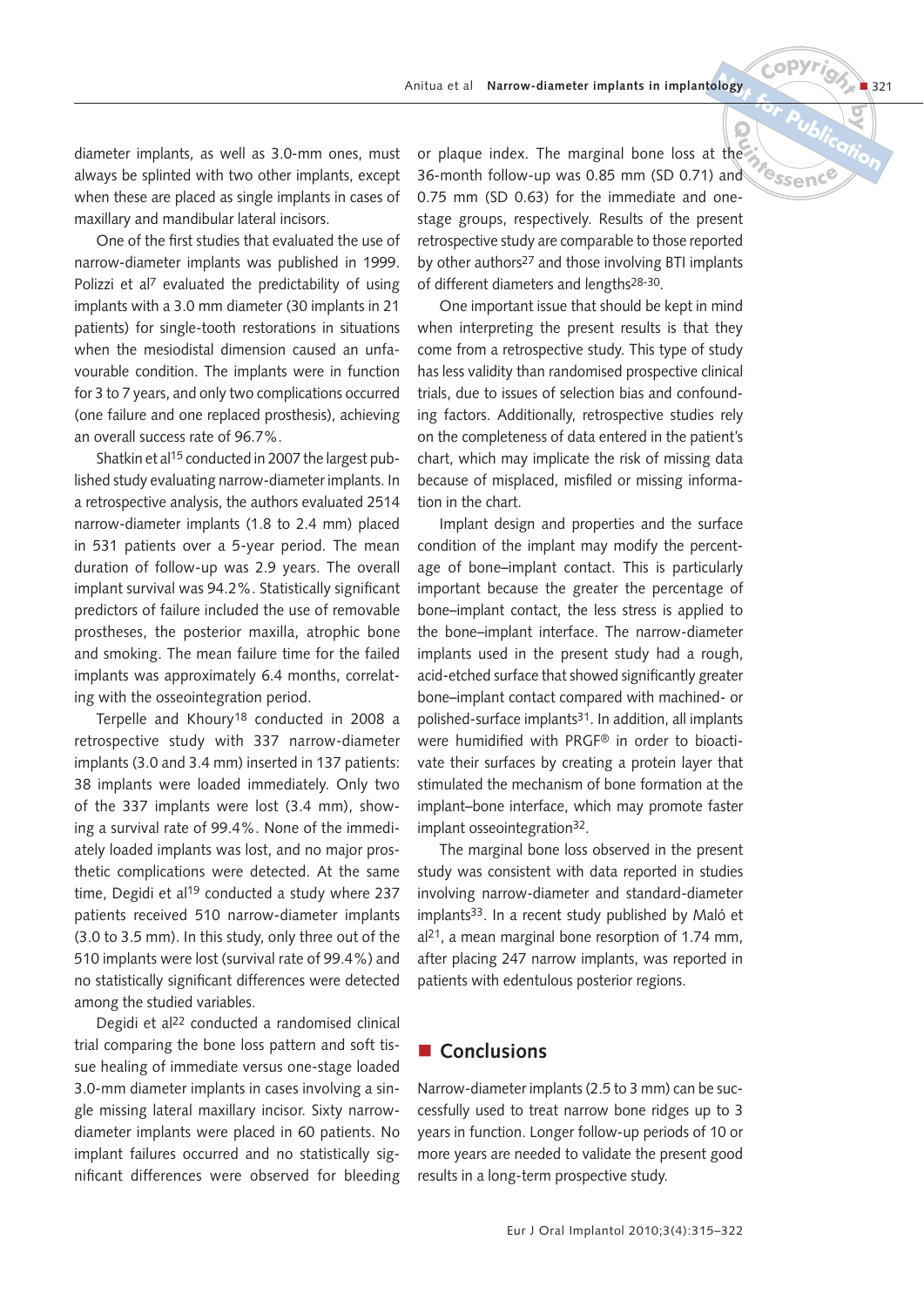# **References**

- 1. Renouard F, Nisand D. Impact of implant length and diameter on survival rates. Clin Oral Implants Res 2006;17(Suppl 2):35-51.
- 2. Esposito M, Grusovin MG, Rees J, Karasoulos D, Felice P, Alissa R et al. Effectiveness of sinus lift procedures for dental implant rehabilitation: a Cochrane systematic review. Eur J Oral Implantol 2010;3:7-26.
- 3. Felice P, Checci V, Pistilli R, Scarano A, Pellegrino G, Esposito M. Bone augmentation versus 5-mm dental implants in posterior atrophic jaws. Four-month post-loading results from a randomised controlled clinical trial. Eur J Oral Implantol 2009;2:267-281.
- 4. Comfort MB, Chu FC, Chai J, Wat PY, Chow TW. A 5-year prospective study on small diameter screw-shaped oral implants. J Oral Rehabil 2005;32:341-345.
- 5. Esposito M, Grusovin MG, Felice P, Karatzopoulos G, Worthington HV, Coulthard P. The efficacy of horizontal and vertical bone augmentation procedures for dental implants: a Cochrane systematic review. Eur J Oral Implantol 2009;2:167-184.
- 6. Davarpanah M, Martinez H, Tecucianu JF, Celletti R, Lazzara R. Small-diameter implants: indications and contraindications. J Esthet Dent 2000;12:186-194.
- 7. Polizzi G, Fabbro S, Furri M, Herrmann I, Squarzoni S. Clinical application of narrow Brånemark System implants for single-tooth restorations. Int J Oral Maxillofac Implants 1999;14:496-503.
- 8. Vigolo P, Givani A. Clinical evaluation of single-tooth miniimplant restorations: a five-year retrospective study. J Prosthet Dent 2000;84:50-54.
- 9. Hallman M. A prospective study of treatment of severely resorbed maxillae with narrow nonsubmerged implants: results after 1 year of loading. Int J Oral Maxillofac Implants 2001;16:731-736.
- 10. Zinsli B, Sägesser T, Mericske-Stern R. Clinical evaluation of small-diameter ITI implants: a prospective study. Int J Oral Maxillofac Implants 2004;19:92-99.
- 11. Vigolo P, Givani A, Majzoub Z, Cordioli G. Clinical evaluation of small-diameter implants in single-tooth and multipleimplant restorations: a 7-year retrospective study. Int J Oral Maxillofac Implants 2004;19:703-709.
- 12. Zarone F, Sorrentino R, Vaccaro F, Russo S. Prosthetic treatment of maxillary lateral incisor agenesis with osseointegrated implants: a 24–39-month prospective clinical study. Clin Oral Implants Res 2006;17:94-101.
- 13. Cordaro L, Torsello F, Mirisola Di Torresanto V, Rossini C. Retrospective evaluation of mandibular incisor replacement with narrow neck implants. Clin Oral Implants Res 2006;17:730-735.
- 14. Romeo E, Lops D, Amorfini L, Chiapasco M, Ghisolfi M, Vogel G. Clinical and radiographic evaluation of small-diameter (3.3 mm) implants followed for 1-7 years: a longitudinal study. Clin Oral Implants Res 2006;17:139-148.
- 15. Shatkin TE, Shatkin S, Oppenheimer BD, Oppenheimer AJ. Mini dental implants for long-term fixed and removable prosthetics: a retrospective analysis of 2514 implants placed over a five-year period. Compend Contin Educ Dent 2007;28:92-99.
- 16. Veltri M, Ferrari M, Balleri P. One-year outcome of narrow diameter blasted implants for rehabilitation of maxillas with knife-edge resorption. Clin Oral Implants Res 2008;19:1069-1073.

**<sup>N</sup>o<sup>t</sup> <sup>r</sup> <sup>o</sup>f <sup>Q</sup>uintessenc<sup>e</sup> 17.** Morneburg TR, Proschel PA. Success rates of microimplants *i* or in edentulous patients with residual ridge resorption. Int J in edentulous patients with residual ridge resorption. Int J Oral Maxillofac Implants 2008;23:270-276.

**<sup>C</sup>opyrigh<sup>t</sup>**

 **for**

**by**

- 18. Terpelle T, Khoury F. Narrow-diameter implants. A three year retrospective study of 337 implants. Clin Oral Implants Res 2008;19:925.
- 19. Degidi M, Piattelli A, Carinci F. Clinical outcome of narrow diameter implants: a retrospective study of 510 implants. J Periodontol 2008;79:49-54.
- 20. Franco M, Viscioni A, Rigo L, Guidi R, Zollino I, Avantaggiato A, Carinci F. Clinical outcome of narrow diameter implants inserted into allografts. J Appl Oral Sci 2009;17:301-306.
- 21. Maló P, de Araújo Nobre M. Implants (3.3 mm diameter) for the rehabilitation of edentulous posterior regions: a retrospective clinical study with up to 11 years of follow-up. Clin Implant Dent Relat Res 2009 Aug 3 [Epub ahead of print].
- 22. Degidi M, Nardi D, Piattelli A. Immediate versus one-stage restoration of small-diameter implants for a single missing maxillary lateral incisor: a 3-year randomized clinical trial. J Periodontol 2009;80:1393-1398.
- 23. von Elm E, Altman DG, Egger M, Pocock SJ, Gotzsche PC, Vandenbroucke JP; STROBE Initiative. The Strengthening the Reporting of Observational Studies in Epidemiology (STROBE) statement: guidelines for reporting observational studies. Lancet 2007;370:1453-1457.
- 24. Anitua E, Carda C, Andia I. A novel drilling procedure and subsequent bone autograft preparation: a technical note. Int J Oral Maxillofac Implants 2007;22:138-145. Erratum 2007;22:309.
- 25. Anitua E. Plasma rich in growth factors: preliminary results of use in the preparation of future sites for implants. Int J Oral Maxillofac Implants 1999;14:529-535.
- 26. Anitua E, Tapia R, Luzuriaga F, Orive G. Influence of implant length, diameter, and geometry on stress distribution: a finite element analysis. Int J Periodontics Restorative Dent 2010;30:89-95.
- 27. Roos-Jansåker AM, Lindahl C, Renvert H, Renvert S. Nineto fourteen-year follow-up of implant treatment. Part I: implant loss and associations to various factors. J Clin Periodontol 2006;33:283-289.
- 28. Anitua E, Orive G, Aguirre JJ, Ardanza B, Andia I. 5-year clinical experience with BTI dental implants: risk factors for implant failure. J Clin Periodontol 2008;35:724-732.
- 29. Anitua E, Orive G, Aguirre JJ, Andía I. Clinical outcome of immediately loaded dental implants bioactivated with plasma rich in growth factors: a 5-year retrospective study. J Periodontol 2008;79:1168-1176.
- 30. Anitua E, Orive G, Aguirre JJ, Andía I. Five-year clinical evaluation of short dental implants placed in posterior areas: a retrospective study. J Periodontol 2008;79:42-48.
- 31. Trisi P, Lazzara R, Rebaudi A, Rao W, Testori T, Porter SS. Bone-implant contact on machined and dual acid-etched surfaces after 2 months of healing in the human maxilla. J Periodontol 2003;7:945-956.
- 32. Anitua E, Orive G, Pla R, Roman P, Serrano V, Andía I. The effects of PRGF on bone regeneration and on titanium implant osseointegration in goats: a histologic and histomorphometric study. J Biomed Mater Res A 2009;91:158-165.
- 33. Cochran DL, Nummikoski PV, Schoolfield JD, Jones AA, Oates TW. A prospective multicenter 5-year radiographic evaluation of crestal bone levels over time in 596 dental implants placed in 192 patients. J Periodontol 2009;80: 725-733.